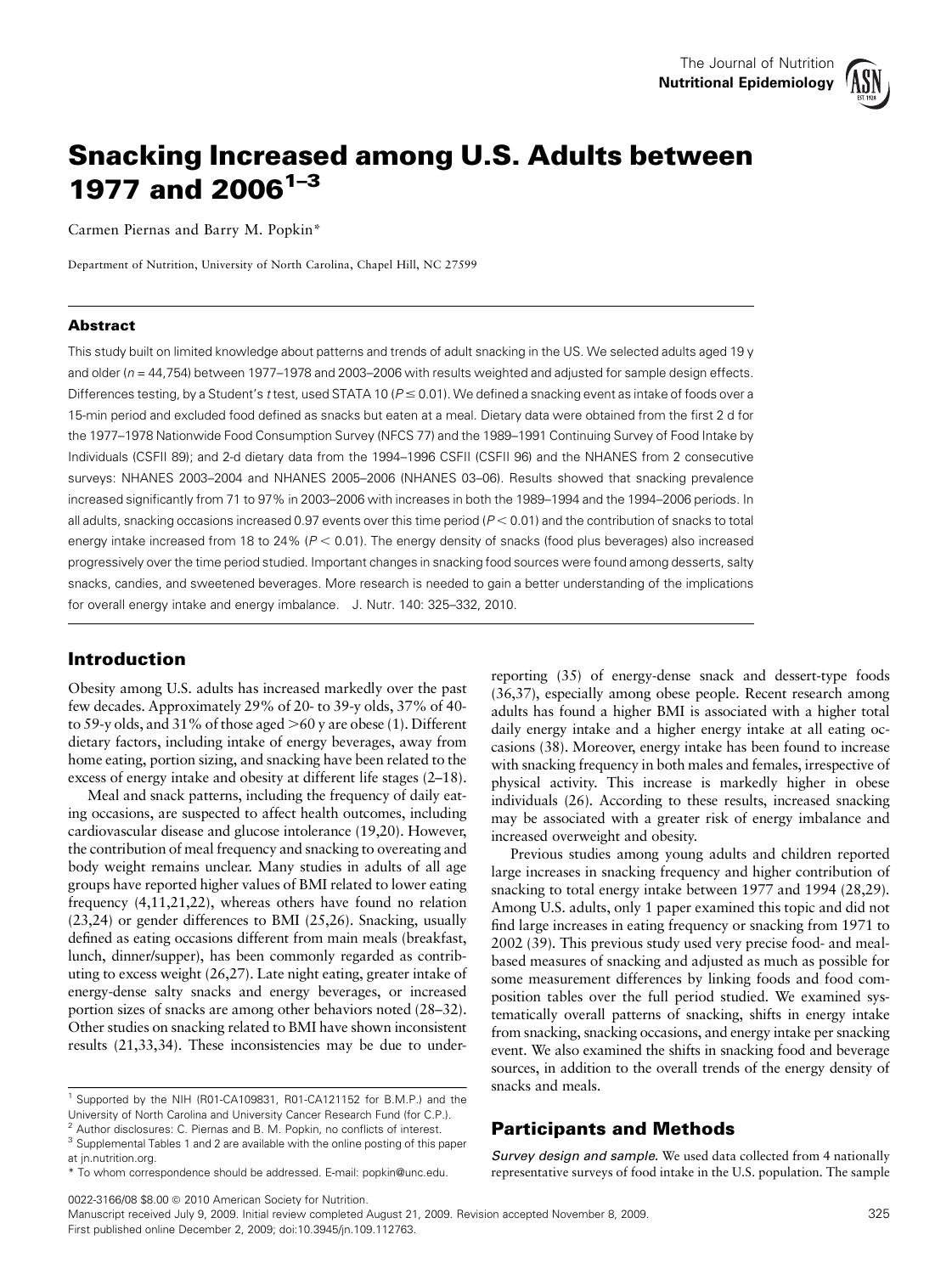selected for analysis consisted of 44,754 adults aged 19 y and older who reported 1 or 2 d of intake. The USDA data come from 17,464 respondents from the 1977–1978 Nationwide Food Consumption Survey (NFCS) $<sup>4</sup>$  77; 8340 from the 1989–1991 Continuing Survey of</sup> Food Intake by Individuals (CSFII) 89, and 9460 from the 1994–1996 CSFII (CSFII 96). From the NHANES, there were 9490 respondents from 2 consecutive surveys: NHANES 2003–2004 and NHANES 2005– 2006 (NHANES 03–06). The USDA and NHANES surveys are based on a multistage, stratified area probability sample of noninstitutionalized U.S. households. Detailed information about each survey and its sampling design has been published previously (40–44). The major difference is that although the NHANES sampling system is nationally representative, it does not represent each region by season and is not randomly distributed over the days of the week as the earlier USDA surveys were (45). By utilizing secondary USDA and NHANES data, we were exempt from institutional review board concerns for this paper.

Dietary data. All dietary survey data utilized a comparable food composition table and collection methods developed by the USDA. The NFCS 77 and CSFII 89 surveys contain information on dietary intake that was collected over 3 consecutive days using a single intervieweradministered 24-h recall followed by a self-administered 2-d food record. Dietary data from NFCS 77 and CSFII 89 surveys consisted of all foods eaten at home and away from home during the previous day (24-h recall) and the records of the foods eaten on the day of the interview and the following day (2-d records). The CSFII 1994–96 (CSFII 96) survey collected interviewer-administered 24-h recalls on 2 nonconsecutive days (3–10 d apart). The NHANES 03–06 surveys (a survey integrating USDA dietary methodology into the NHANES system) included 2 nonconsecutive days of 24-h dietary recall data. The d 1 interview is conducted by trained dietary interviewers in the Mobile Examination Center and the d 2 interview is collected by telephone 3–10 d following the Mobile Examination Center interview. For NHANES 03–06, the USDA's Automated Multiple Pass Method, a 5-step computerized dietary recall instrument, was used for collecting 24-h dietary recalls, either in person or by telephone. For our purpose of studying snacking behavior over time, the first 2 d of dietary intake from each survey have been included in this analysis to provide fairly comparable measurement periods and protocols. In the cases where either d 1 or 2 results were not obtained, the individuals with only the other day were included.

Snack vs. meal definitions. The USDA and NHANES surveys collected information on eating occasions, such as snacks and meals. Each eating occasion was determined by the respondent in each survey. Respondents were asked to name the type of each eating occasion. The time when the eating or drinking event began was recorded for each food or beverage. The snack category included those eating occasions defined by the respondent as "snack," plus the occasions related to snacking, such as food and/or coffee/beverage breaks. Meals were defined by the respondent as breakfast/brunch, lunch, and dinner/supper. People often consume more than 1 food item when having a snack. Therefore, we combined all snack foods consumed within 15 min of each other as a single snacking occasion. To determine whether participants were snackers or not, we classified them as snackers if they snacked on any day of intake. For those individuals who snacked on d 1 and 2, we computed the contribution of snacking for each day and then averaged these contributions. Also, some people defined foods eaten at the same time as both snack and meal. We changed them all to meal if any were defined as a snack, as in all cases most of the foods were identified as 1 of 3 meals (e.g. eating chips with a lunch). In NCFS 77, CSFII 89, and CSFII 96, we found eating occasions defined as "other" or "no answer." If a person did not have 3 meals, the missing values were recoded as meals according to the eating time. The remaining eating occasions were assigned to meals if the person did not eat 3 meals. Finally, the remaining

missing eating occasions were considered as snacks. In summary, we have set 3 principal meals, if possible, and then we have studied the snacking behavior outside them in all the years surveyed.

University of North Carolina at Chapel Hill food grouping system. To determine those food items contributing to energy intake, the University of North Carolina at Chapel Hill (UNC-CH) food grouping system was used. This food grouping system links all foods from 1965 to the present. Comparable food composition Latin names and nutrient compositions are used to link the same foods in each food group over time. All the foods reported in the USDA surveys were assigned to the 107 UNC-CH food groups. First, we assigned the major food groupings designated by the USDA and then further classified them according to fat and fiber content. The UNC-CH food grouping system has been previously described (46). For all individuals, the amount of snacking energy provided by each UNC-CH food group was calculated and then divided by the total energy from snacking of all individuals. Those food groups contributing the most to snacking energy intake are reported. Diet soft drinks and sweetened or unsweetened coffee/tea were excluded as snacks from analysis of shifts in energy in the food group analysis. These food items accounted for a very low percent of energy of the total snacking daily energy.

Water as a beverage was collected differently across the surveys. Because plain water was added as a food item in 2003, we determined that water accounted for up to 5% of all the reported foods in 2003– 2006 compared to 0% in all the other previous surveys. Water was deleted as a food item in all the years studied.

**Statistical analysis.** Data are presented as means  $\pm$  SE. Snacking trends were studied dividing the population into 3 groups: 19–39 y old, 40–59 y old, and 60 y and older. We used survey commands to account for survey design, weighting, and clustering (47,48). The proportion of adults (19 y and older) consuming  $0-2$  snacks/d,  $3-5$  snacks/d, and  $\geq 6$  snacks/d within each sociodemographic characteristic and classified by BMI was determined in NHANES 03–06. The proportion of snackers within each age group by key sociodemographic groups was also determined in NHANES 03–06 but varied little between all subpopulations (Supplemental Table 1). For each survey year, the percentage of individuals who reported snacking on d 1, 2, or both was determined. For snackers, we computed each survey year by age group. We used both the mean number of snacking occasions per day, mean energy intake (kJ and kcal), and g consumed per snacking occasion for this computation. The contribution of snacking to total energy intake was also determined. The energy density of snacks (food and beverages or both) and meals (food and beverages or both) was calculated dividing the total energetic content of each category by the total amount of g consumed from them. Differences testing, by a Student's t test, used STATA, version 10 (47), to weight the results and control SE for sample design effects. A P-value  $\leq$ 0.01 was considered significant.

## Results

Proportion of adults by snacking groups. Some sociodemographic characteristics were related to a higher snacking habit defined in terms of number of daily snacking events (Table 1). Males, non-Hispanic Whites, and people with higher income level and education were mainly included in the group with 3–5 snacks/d ( $P < 0.01$ ). Other descriptive characteristics such as BMI classified a higher proportion of normal and obese individuals in the group of 3–5 snacks/d, although these proportions did not differ from the group of 0–2 snacks/d.

Dynamic increases in snacking behavior. The prevalence of snackers over a 2-d period increased over all adults  $(\geq 19 \text{ y})$  from 71% in 1977 to 97% in 2003–2006 (percent of snackers on d 1, 2, or both) (Fig. 1). For the same period and age group, the percentage of snacking on both d 1 and d 2 increased from 42 to 78% (data not shown).

<sup>4</sup> Abbreviations used: CSFII, Continuing Survey of Food Intake by Individuals; NFCS, Nationwide Food Consumption Survey; UNC-CH, University of North Carolina at Chapel Hill.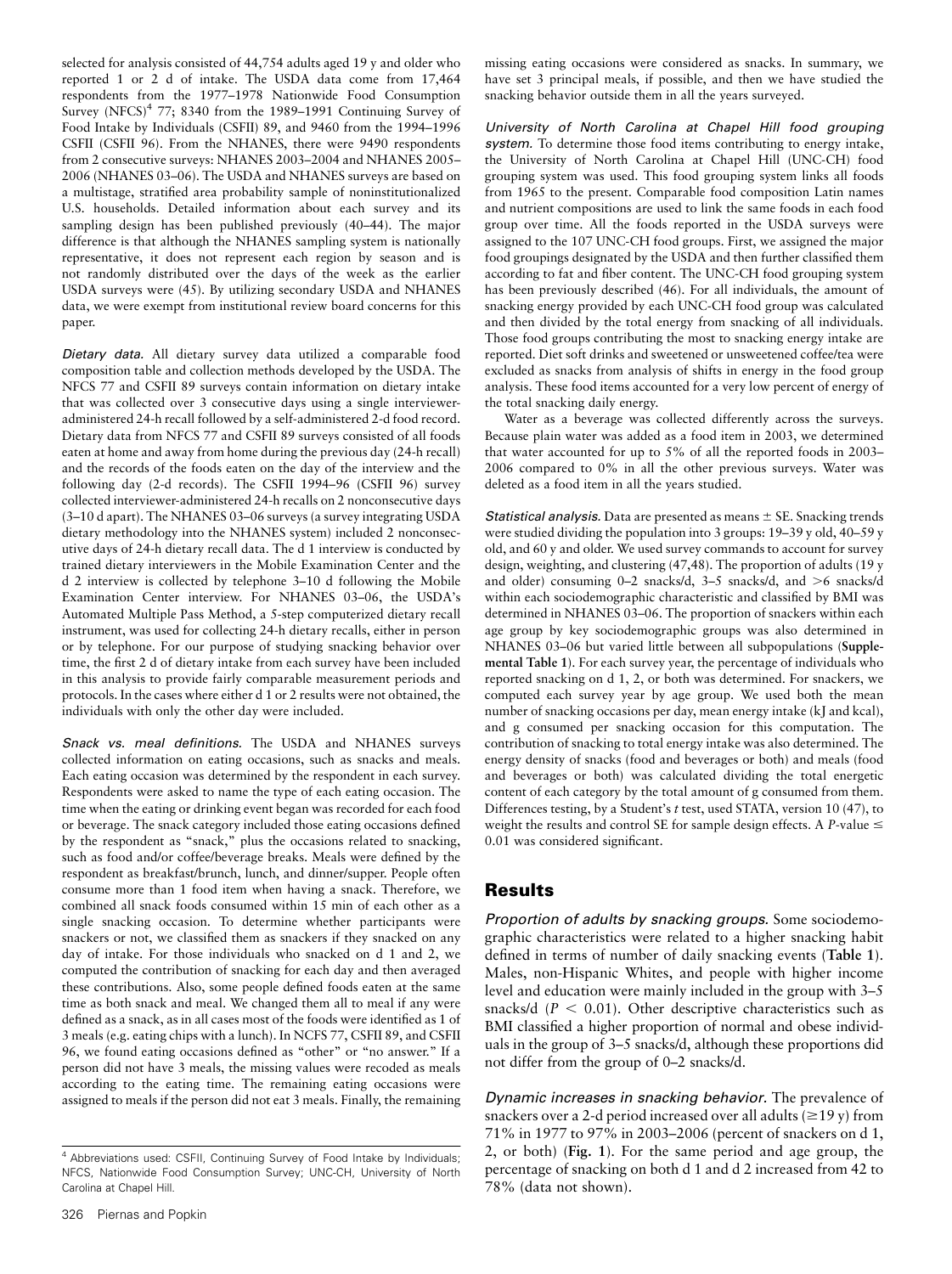| <b>TABLE 1</b> Proportion of adults $(\geq 19 \text{ y})$ over a 2-d period by |
|--------------------------------------------------------------------------------|
| sociodemographic characteristics in the NHANES,                                |
| $2003 - 2006$ <sup>1-2</sup>                                                   |

|                                                                                                     | Snacks/d |                   |              |
|-----------------------------------------------------------------------------------------------------|----------|-------------------|--------------|
| Sample characteristics                                                                              | $0 - 2$  | $3 - 5$           | $\geq 6$     |
|                                                                                                     |          | %                 |              |
| Weighted sample                                                                                     | 38.5     | 41.5              | $20.0^{a,b}$ |
| Males                                                                                               | 37.5     | $42.5^{\circ}$    | $19.9^{a,b}$ |
| Females                                                                                             | 39.4     | 40.5              | $20.1^{a,b}$ |
| Ethnicity <sup>3</sup>                                                                              |          |                   |              |
| White, non-Hispanic                                                                                 | 35.8     | $43.0^a$          | $21.3^{a,b}$ |
| Black, non-Hispanic                                                                                 | 43.1     | 39.8              | $17.1^{a,b}$ |
| Hispanic                                                                                            | 48.1     | 35.8 <sup>a</sup> | $16.1^{a,b}$ |
| Income level <sup>4</sup>                                                                           |          |                   |              |
| <185% National poverty level                                                                        | 42.5     | 38.8              | $18.7^{a,b}$ |
| 185-350% National poverty level                                                                     | 38.3     | 42.2              | $19.5^{a,b}$ |
| >350% National poverty level                                                                        | 36.2     | $42.4^a$          | $21.4^{a,b}$ |
| Household's education                                                                               |          |                   |              |
| <high diploma<="" school="" td=""><td>41.4</td><td>40.0</td><td><math>18.6^{a,b}</math></td></high> | 41.4     | 40.0              | $18.6^{a,b}$ |
| ≥High school diploma                                                                                | 36.3     | $42.4^a$          | $21.4^{a,b}$ |
| <b>BMI</b>                                                                                          |          |                   |              |
| Normal                                                                                              | 36.5     | 41.8              | $21.7^{a,b}$ |
| Overweight                                                                                          | 38.7     | 39.3              | $22.1^{a,b}$ |
| Obese                                                                                               | 40.2     | 43.4              | $16.5^{a,b}$ |

<sup>1</sup> Data are weighted to account for survey design effects and to be nationally representative. <sup>a</sup>Different from 0-2 snacks/d,  $P$  < 0.01; <sup>b</sup>different from 3-5 snacks/d,  $P < 0.01$  (t test).

<sup>2</sup> The proportion of snackers over a 2-d period by sociodemographic characteristics in the NHANES 2003-2006 is in Supplemental Table 1.

<sup>3</sup> Mexican American and Other Hispanic were included in the Hispanic group.

<sup>4</sup> To more accurately represent income level, household income is expressed as a percentage of the federal poverty thresholds adjusted for inflation. Each household's income is expressed as a percentage of the of the poverty thresholds of the appropriate size. Poverty thresholds are provided by USDA and DHHS Surveys (41–44).

Behavioral changes in snacking habits. Snacking occasions increased in all adults from 1977–1978 to 2003–2006 (~1 snack more) ( $P < 0.01$ ) (Table 2). The middle-aged group (40–59 y) accounted for the highest number of snacks per day in 2003– 2006 (2.35  $\pm$  0.03). The age group with  $>60$  y experienced the highest increase in the number of snacks per day, around  $1.12$ occasions more over the 1977–2006 time period. Regarding the energy intake per snacking event, changes between 1977–1978 and 2003–2006 were significant and large ( $P < 0.01$ ) (Table 2). We found the largest increase in the energy intake per snacking event in the younger group (19–39 y) between 1977–1978 and 2003–2006 (~416 kJ more). Moreover, people between 19 and 39 y had more energy per snack than the others in 2003–2006



**FIGURE 1** Percent of U.S. individuals consuming snacks over a 2-d period (% of snackers on d 1, 2, or both).

 $(1105 \pm 20.60 \text{ k})$ . The total g per snacking occasion increased across all age groups ( $P < 0.01$ ) and participants aged 19–39 y had the highest amount of g per snacking occasion in 2003–2006  $(374 \pm 9.78)$ . Finally, for total energy from snacks, the amount increased across all groups between each year (except 1994– 2006 for those aged 19–30 y) ( $P < 0.01$ ).

The increase in the total percentage of energy intake from snacking occasions in all age groups between 1977 and 2006 was significant ( $P < 0.01$ ) (Fig. 2). There was also an increase between each time period in all age groups ( $P < 0.01$ ), except for an insignificant change for young adults in the 1994–2006 time period. The percent of daily energy from snacks increased progressively in adults aged  $>19$  y ( $\sim$ 922 kJ/d more), contributing almost one-fourth of energy intake by 2006. Energy from snacks increased between 6 and 7 percentage points for all age groups over the 1977–2006 time period.

Snacking food and nutritional impact. Table 3 presents the energy density of snacks and meals (foods, beverages, and both combined) in adults. Over the time period studied, we found a significant increasing trend for total snacking (food plus beverages) in all the age groups studied. The energy density of snacking beverages also increased in all the adults aged  $>19$  y. Meals food also showed a significant increasing trend in all the adults for the studied periods.

The top 5 sources of energy were desserts, salty snacks, other snacks, sweetened beverages, and juices/fruit (Fig. 3). The major increase from 1997–1978 to 2003–2006 was found in low-fat and high-fat salty snacks, with small increases also in candies, nuts/seeds, alcoholic beverages, fruit drinks, and sport drinks. We found decreases for overall desserts (although low-fat desserts increased), milk/dairy, and juices/fruit.

## **Discussion**

Over the past 2 decades, U.S. adults have steadily increased the number of daily snacking occasions. The percentage of energy intake from snacking occasions has increased to 24%. Interestingly, our results show significant shifts in snacking between the 1977–1978 period and the mid-1990s and again in the past decade. Not only do we find major increases in snacking behavior, but food sources of snacks have changed. Major shifts toward increased intake of salty snacks, chips, and nuts have occurred along with smaller shifts toward reduced amounts of desserts, dairy products, and fruit.

Snacking occasions and snacking foods for this study are based on a definition that focuses on self-selected snacking events but removes as snacks the foods that were eaten at meals. We also utilize food groups based on foods that are linked over time so the same foods are in the same food groups (48). Nevertheless, we differ from other scholars. For example, one recent study reported across the 4 NHANES surveys [I (1971– 1975), II (1976–1980), III (1988–1994), and 1999–2002)] a decline in snacking prevalence (39). That we used only surveys with 2 d of dietary data may have been one reason for the different interpretation. Another may be our exclusion of snack foods such as chips consumed at a meal. NHANES collected only 1 d of dietary intake data before the integration in 2003 with the USDA and a combination of 1 d of direct face-to-face recall with a subsequent telephone interview. Other earlier research, with slightly less restrictive definitions of snacking events, found increased snacking patterns and a higher contribution to total daily energy over the 1977–1996 period (28,29).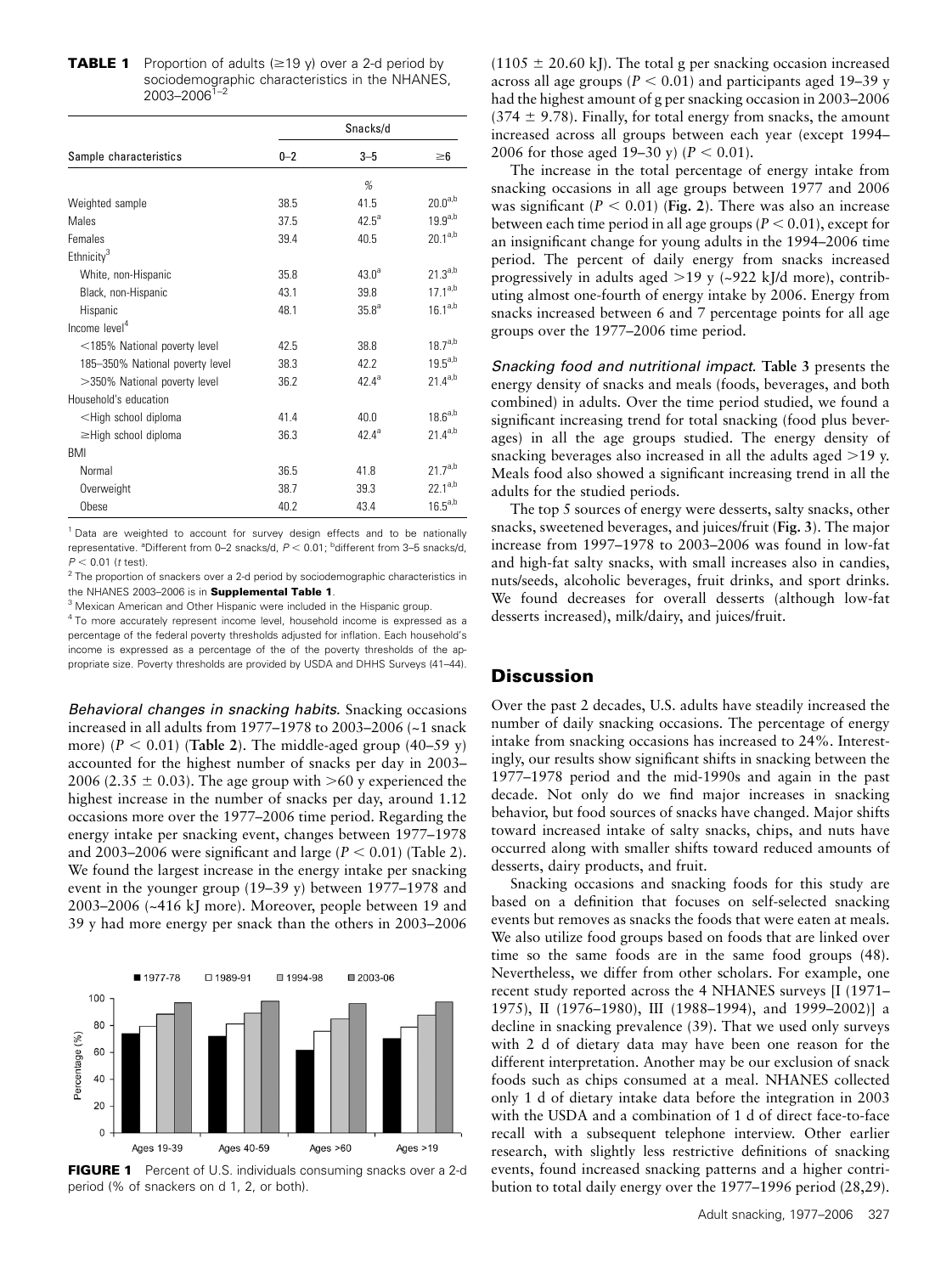|                            | 1977-1978       | 1989-1991                    | 1994-1996                     | 2003-2006                      |
|----------------------------|-----------------|------------------------------|-------------------------------|--------------------------------|
| Age 19-39 y                |                 |                              |                               |                                |
| Snacks, n/d                | $1.38 \pm 0.04$ | $1.63 \pm 0.08^a$            | $1.94 \pm 0.05^{ab}$          | $2.22 \pm 0.03^{\rm abc}$      |
| Energy per snack           |                 |                              |                               |                                |
| kJ                         | 692 $\pm$ 15.60 | $877 \pm 15.24^a$            | $1097 \pm 32.15^{ab}$         | $1105 \pm 20.60^{ab}$          |
| kcal                       | $165 \pm 3.73$  | $210 \pm 3.64^a$             | $262 \pm 7.68^{ab}$           | $264 \pm 4.92^{ab}$            |
| (% from food) <sup>2</sup> | (38)            | (48)                         | (57)                          | (62)                           |
| Snack size                 |                 |                              |                               |                                |
| $\mathfrak{g}$             | $235 \pm 4.98$  | 290 $\pm$ 3.71 <sup>a</sup>  | $370 \pm 9.92^{ab}$           | $374 \pm 9.78^{ab}$            |
| (% from food) $3$          | (23)            | (34)                         | (43)                          | (51)                           |
| Total energy from snacking |                 |                              |                               |                                |
| kJ                         | $1689 \pm 29.4$ | $2106 \pm 35.4^{\circ}$      | 2701 $\pm$ 82.0 <sup>ab</sup> | $2841 \pm 56.7^{ab}$           |
|                            | $403 \pm 7.0$   | $503 \pm 8.5^{\circ}$        | $645 \pm 19.6^{ab}$           | 679 $\pm$ 13.5 <sup>ab</sup>   |
| kcal                       |                 |                              |                               |                                |
| Age 40-59 y                |                 | $1.81 \pm 0.08^a$            | $1.99 \pm 0.04^a$             | $2.35 \pm 0.03^{\text{abc}}$   |
| Snacks, n/d                | $1.34 \pm 0.04$ |                              |                               |                                |
| Energy per snack           |                 |                              |                               |                                |
| kJ                         | $563 \pm 14.71$ | 698 $\pm$ 30.33 <sup>a</sup> | $854 \pm 18.44^{ab}$          | $916 \pm 20.72^{ab}$           |
| kcal                       | $134 \pm 3.51$  | $167 \pm 7.24^a$             | $204 \pm 4.40^{ab}$           | $219 \pm 4.95^{ab}$            |
| (% from food) <sup>2</sup> | (38)            | (51)                         | (60)                          | (68)                           |
| Snack size                 |                 |                              |                               |                                |
| a/snack                    | $212 \pm 5.46$  | $286 \pm 8.38^a$             | $322 \pm 6.96^{ab}$           | $354 \pm 12.45^{ab}$           |
| (% from food) $3$          | (22)            | (33)                         | (43)                          | (54)                           |
| Total energy from snacking |                 |                              |                               |                                |
| kJ                         | $1397 \pm 27.5$ | $1704 \pm 103.1^a$           | $2115 \pm 37.6^{ab}$          | $2398 \pm 42.8$ <sup>abc</sup> |
| kcal                       | $334 \pm 6.6$   | $407 \pm 24.6^a$             | $505 \pm 9.0^{ab}$            | $573 \pm 10.2^{\text{abc}}$    |
| Age $\geq 60$ y            |                 |                              |                               |                                |
| Snacks, n/d                | $0.93 \pm 0.03$ | $1.38 \pm 0.04^a$            | $1.65 \pm 0.04^{ab}$          | $2.05 \pm 0.03^{\text{abc}}$   |
| Energy per snack           |                 |                              |                               |                                |
| kJ                         | 483 $\pm$ 18.16 | $572 \pm 19.19^a$            | 699 $\pm$ 15.29 <sup>ab</sup> | 719 $\pm$ 14.74 <sup>ab</sup>  |
| kcal                       | $115 \pm 4.34$  | $137 \pm 4.58^{\circ}$       | $167 \pm 3.65^{ab}$           | $172 \pm 3.52^{ab}$            |
| (% from food) <sup>2</sup> | (34)            | (47)                         | (58)                          | (68)                           |
| Snack size                 |                 |                              |                               |                                |
| $\mathfrak g$              | $154 \pm 5.08$  | $189 \pm 5.22^a$             | $221 \pm 4.40^{ab}$           | $236 \pm 6.69^{ab}$            |
| (% from food) $3$          | (23)            | (36)                         | (46)                          | (55)                           |
| Total energy from snacking |                 |                              |                               |                                |
| kJ                         | $1163 \pm 27.7$ | $1316 \pm 50.7^{\circ}$      | $1552 \pm 35.2^{ab}$          | $1692 \pm 36.8^{\text{abc}}$   |
| kcal                       | $278 \pm 6.6$   | $314 \pm 12.1^a$             | $371 \pm 8.4^{ab}$            | 404 $\pm 8.8^{\rm abc}$        |
| Age $\geq$ 19 y            |                 |                              |                               |                                |
| Snacks, n/d                | $1.26 \pm 0.04$ | $1.62 \pm 0.06^a$            | $1.89 \pm 0.04^{ab}$          | $2.23 \pm 0.02^{abc}$          |
| Energy per snack           |                 |                              |                               |                                |
| kJ                         | $604 \pm 13.20$ | 744 $\pm$ 15.40 <sup>a</sup> | $918 \pm 15.77^{ab}$          | $946 \pm 15.43^{ab}$           |
| kcal                       | $144 \pm 3.15$  | $178 \pm 3.68^a$             | $219 \pm 3.77^{ab}$           | $226 \pm 3.68^{ab}$            |
| (% from food) $^2$         | (37)            | (49)                         | (58)                          | (66)                           |
| Snack size                 |                 |                              |                               |                                |
| g                          | $210 \pm 4.49$  | $263 \pm 2.59^{\circ}$       | $318 \pm 5.44^{ab}$           | $335 \pm 7.51^{ab}$            |
| (% from food) $3$          | (23)            | (34)                         | (44)                          | (53)                           |
| Total energy from snacking |                 |                              |                               |                                |
| kJ                         | $1493 \pm 21.8$ | $1785 \pm 44.5^a$            | 2230 $\pm$ 41.5 <sup>ab</sup> | $2415 \pm 37.2^{\text{abc}}$   |
| kcal                       | $357 \pm 5.2$   | 426 $\pm$ 10.6 <sup>a</sup>  | $533 \pm 8.5^{ab}$            | $579 \pm 7.6^{\rm abc}$        |

| <b>TABLE 2</b> Number of snacks consumed per day and amount and energy consumed per snacking |
|----------------------------------------------------------------------------------------------|
| occasion by U.S. individuals from the 1977–1978, 1989–1991, 1994–1996, and 2003–2006         |
| surveys by age group'                                                                        |

1 All estimates are mean  $\pm$  SE. Data were obtained from those individuals who reported any snack over a 2-d period (d1, 2, or both). <sup>a</sup>Different from 1977–1978,  $P < 0.01$ ; <sup>b</sup>different from 1989–1991,  $P < 0.01$ ; <sup>c</sup>different from 1994–1996,  $P < 0.01$  (*t* test).

 $2$  % Energy from food was calculated dividing the energy from foods by the total energy (food plus beverages)  $\times$  100.

 $3\%$  Grams from food was calculated dividing the grams from foods by the total grams (food plus beverages)  $\times$  100.

In a previous survey (mid-1990s) of U.S. individuals aged from 18 to 54 y,  $\leq$ 1% reported no snacks (49). By focusing across all adults, utilizing the same food composition table, and using 2 da of dietary data in all time periods, we attempted to provide a more consistent measurement over time.

Small English snacking studies based on mid-1990s data found that adult snacking provided 17–29% of the total daily energy with younger and middle-aged adults consuming a larger proportion of energy from snacks (27,50). Our study, consistent with this last approach, states that the young adults (19–39 y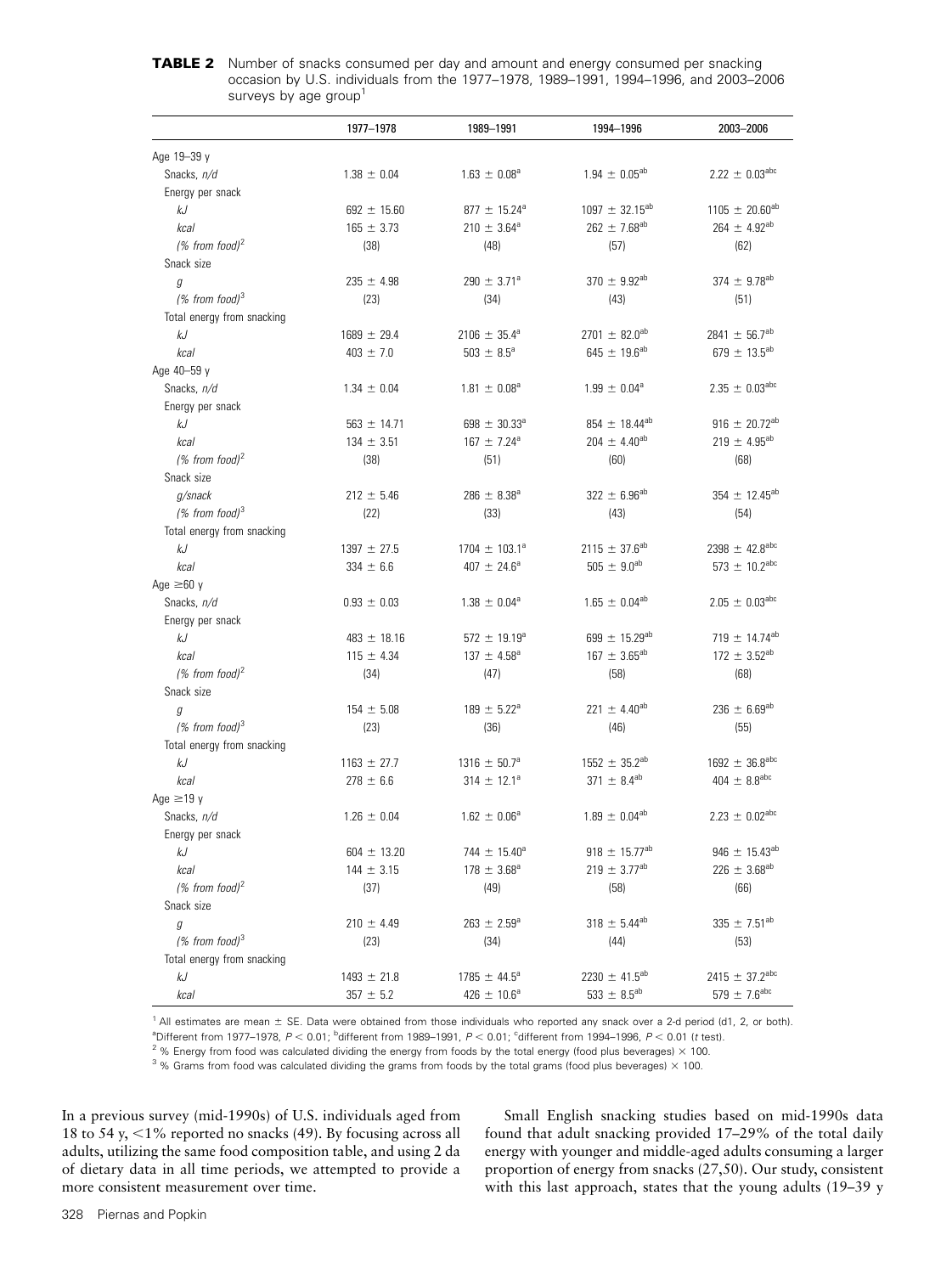

old), and especially the middle-aged adults (40–59 y old), present critical snacking trends as was shown in the last periods (1989–1996 and 1996–2006).

This study is based on nationally representative data and found increased portion sizes in terms of both energy per snacking occasion and g per eating occasion. Our findings are consistent with others that reported increased portion sizes in U.S. surveys (13,14). Higher portion sizes might be linked to increased energy intake (51,52). Another component of possible sources of increased energy intake (along with number of occasions and portion sizes) is energy density, defined as the energy content per g of the eating event (snack or meal) that includes beverages, foods, and both combined (53–55). This

**TABLE 3** Trends in energy density of meals and snacking (food, beverages, or both) occasions in U.S. adults aged  $\geq$ 19 y old

|                    | 1977-1978           | 1989-1991         | 1994-1996            | 2003-2006             |
|--------------------|---------------------|-------------------|----------------------|-----------------------|
| Age 19-39 y        | $kJ/q$ <sup>1</sup> |                   |                      |                       |
| Total snacking     | 3.73                | 4.10 <sup>a</sup> | $4.15^{a}$           | $4.44^a$              |
| Total meals        | 4.52                | 4.52              | 4.40                 | 4.56 <sup>c</sup>     |
| Snacking food      | 12.06               | 12.35             | 11.85                | 12.31                 |
| Meals food         | 7.87                | 8.00              | 7.70 <sup>b</sup>    | $8.21$ <sup>ac</sup>  |
| Snacking beverages | 1.26                | 1.21              | 1.30                 | $1.47$ <sup>abc</sup> |
| Meals beverages    | 1.30                | 1.30              | 1.30                 | 1.38 <sup>abc</sup>   |
| Age 40-59 y        |                     |                   |                      |                       |
| Total snacking     | 3.43                | 3.43              | $3.89$ <sup>ab</sup> | 3.94 <sup>ab</sup>    |
| Total meals        | 4.06                | 4.06              | 3.98                 | 4.06                  |
| Snacking food      | 11.39               | $12.10^a$         | 11.51 <sup>b</sup>   | 11.81                 |
| Meals food         | 7.33                | 7.37              | 7.24                 | 7.70 <sup>abc</sup>   |
| Snacking beverages | 1.00                | 0.92              | 1.00                 | 1.13 <sup>b</sup>     |
| Meals beverages    | 0.92                | 0.96              | 0.96                 | 1.00 <sup>a</sup>     |
| Age $\geq 60$ y    |                     |                   |                      |                       |
| Total snacking     | 4.23                | 4.23              | 4.52                 | 4.73 <sup>a</sup>     |
| Total meals        | 3.98                | 3.77 <sup>a</sup> | 3.77 <sup>a</sup>    | $3.85$ <sup>ac</sup>  |
| Meals food         | 6.99                | 6.57 <sup>a</sup> | 6.49 <sup>a</sup>    | 6.99 <sup>bc</sup>    |
| Snacking beverages | 1.30                | 1.30              | 1.26                 | 1.21                  |
| Meals beverages    | 0.88                | 0.96              | 0.88                 | 0.92                  |
| Age $\geq$ 19 y    |                     |                   |                      |                       |
| Total snacking     | 3.73                | 3.89              | 4.15 <sup>a</sup>    | 4.31 <sup>ab</sup>    |
| <b>Total meals</b> | 4.23                | 4.19              | 4.10 <sup>a</sup>    | 4.23 <sup>c</sup>     |
| Snacking food      | 11.60               | 11.77             | $11.35^{b}$          | 11.85 <sup>c</sup>    |
| Meals food         | 7.49                | 7.45              | 7.24 <sup>a</sup>    | $7.75$ <sup>abc</sup> |
| Snacking beverages | 1.17                | 1.13              | 1.21                 | $1.30^{ab}$           |
| Meals beverages    | 1.09                | 1.09              | 1.09                 | 1.13                  |

<sup>1</sup> Total snacking and meals energy density combines food plus beverages. <sup>a</sup>Different from 1977–1978,  $P <$  0.01; <sup>b</sup>different from 1989–1991,  $P <$  0.01; <sup>c</sup>different from 1994–1996,  $P < 0.01$  (t test).

FIGURE 2 Contribution of snacking to total daily energy intake by year and age group. Numbers within solid dark bars in the bottom represent the mean percent of energy from snacks. \*Different from the previous year,  $P < 0.01$ ; \*\*different between 1977–78 and 2003–06,  $P < 0.01$  (t test).

study shows important trends toward higher energy density of snacks (meals plus beverages) and meals food over the 1977– 2006 period.

There are limitations to our analysis of snacking trends. Different methodologies were used in the dietary surveys, particularly the shift into the 1990s from the 1980s. Subsequent changes have been much smaller. To capture more accurately the total diet, both USDA and NHANES, and later the combined system of the 2003–2006 period, increased the number of passes through the day with repeated queries on what has been eaten in the 1990s. The most important subsequent change, a shift to a second day of dietary intake data for NHANES, started after the merger with the USDA survey system in the 2003–2006 period. The introduction of the multiple pass method in the 1990s may have added additional snacks in that period; however, the methodological changes between the 1990 and most recent data are smaller. Furthermore, the consequences of these methodological changes have not been measured with a bridging study as was done between shifts in methods in the 1970s to the1980s (56). Also, for NHANES in particular, different nutrient databases have been used for each survey. For both, shifts in the measurement and accuracy of data for foods and the changes in the food supply could affect the composition of these nutrient databases. We addressed these food composition table concerns by using the system developed by this UNC team. This allowed us to link food coded and collected in the last survey with foods consumed by respondents in earlier surveys and ensure consistently high-quality estimates of nutrient values over time (57). There were also a different number of days of data collection in each survey. While NFCS 77 and CSFII 89 collected 3 d of intake, in CSFII 96 and NHANES 2003–2006 only 2 d of intake were recorded. Using 3 d of data would create noncomparable information. Further, the record data for d 3 provides surprisingly distinct and less believable results (only 4% of participants reported snacking on d 3) (28). Selection of comparable 2-d periods seemed the best way to provide comparable data. Using 2 d is a closer approximation of usual intake, although it would be better if these days were always measured randomly many days apart.

We developed a restrictive approach to the definition of snacking. We combined all the snacks consumed within 15 min of each other and we recoded those foods defined as snacks, but eaten as part of a meal, as a meal only. There have been different considerations of snacking, based on the name occasions reported by the participants, and/or counting each snack food eaten at a unique time interval as 1 snacking occasion (39,58). Others defined snacks according to the time of day or type of foods consumed (49,50,59,60). To date, there is no consensus about the snack foods or meal foods definitions. However, we think self-identification of a snacking occasion provides some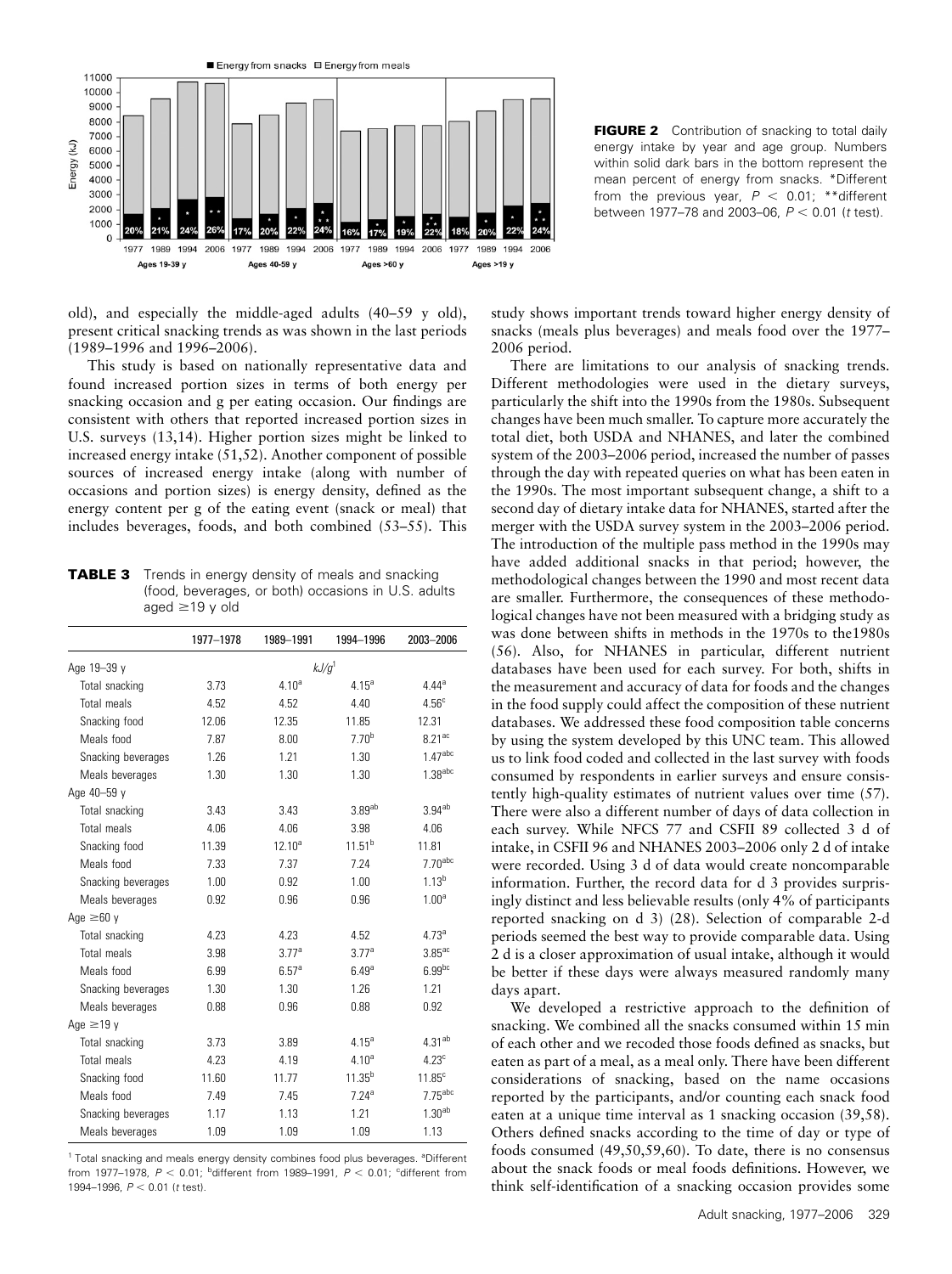



consistency over time, particularly with the large variance in time at which identified meals are consumed over time and across our age groups.

This study shows important shifts in the number of snacking occasions, foods consumed, and total contribution of snacks to overall energy intake across 3 age groupings of U.S. adults. The implications of these changes for overall energy intake, energy imbalance, and metabolic functioning need to be understood.

#### Acknowledgments

We thank Frances L. Dancy for administrative assistance, Tom Swasey for graphics support, and Phil Bardsley for exceptional assistance in the programming work necessary to create all of these snacking measures and tables. B.P. and C.P. designed and conducted research; C.P. and P.B. analyzed data and performed statistical analysis; B.P. and C.P. wrote the paper; B.P. had

primary responsibility for final content. Both authors read and approved the final manuscript.

## Literature Cited

- 1. Ogden CL, Carroll MD, Curtin LR, McDowell MA, Tabak CJ, Flegal KM. Prevalence of overweight and obesity in the United States, 1999– 2004. JAMA. 2006;295:1549–55.
- 2. Kant AK, Schatzkin A, Graubard BI, Ballard-Barbash R. Frequency of eating occasions and weight change in the NHANES I Epidemiologic Follow-up Study. Int J Obes Relat Metab Disord. 1995;19: 468–74.
- 3. Rolland-Cachera MF, Deheeger M, Bellisle F. Nutrient balance and body composition. Reprod Nutr Dev. 1997;37:727–34.
- 4. Bellisle F, McDevitt R, Prentice AM. Meal frequency and energy balance. Br J Nutr. 1997;77 Suppl 1:S57–70.
- 5. Kant AK, Schatzkin A, Ballard-Barbash R. Evening eating and subsequent long-term weight change in a national cohort. Int J Obes Relat Metab Disord. 1997;21:407–12.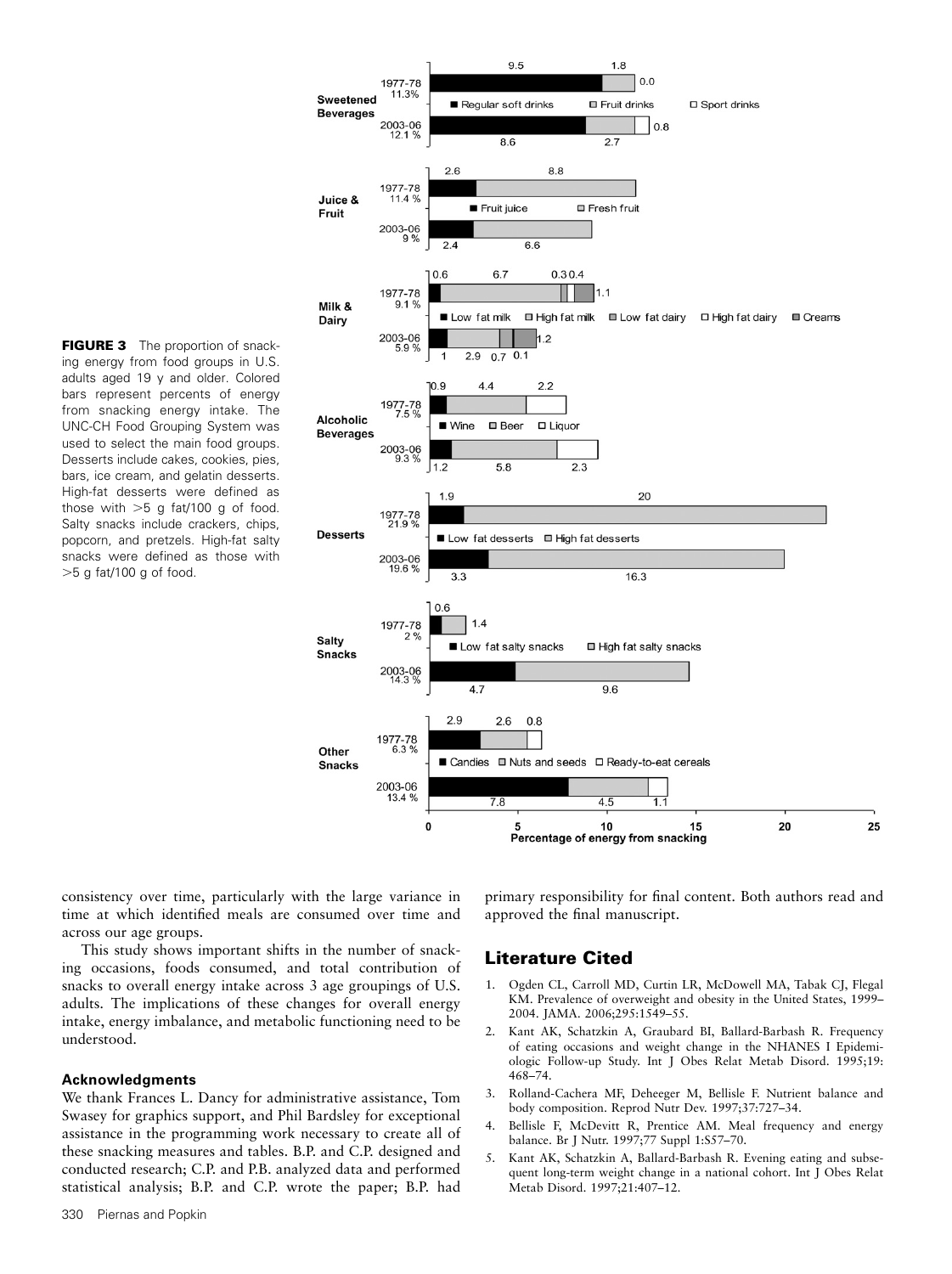- 6. Roberts SB. High-glycemic index foods, hunger, and obesity: is there a connection? Nutr Rev. 2000;58:163–9.
- 7. Roberts SB, Williamson DF. Causes of adult weight gain. J Nutr. 2002;132:S3824–5.
- 8. Roberts SB, McCrory MA, Saltzman E. The influence of dietary composition on energy intake and body weight. J Am Coll Nutr. 2002;21:S140–5.
- 9. McCrory MA, Suen VM, Roberts SB. Biobehavioral influences on energy intake and adult weight gain. J Nutr. 2002;132:S3830–4.
- 10. Hays NP, Bathalon GP, McCrory MA, Roubenoff R, Lipman R, Roberts SB. Eating behavior correlates of adult weight gain and obesity in healthy women aged 55–65 y. Am J Clin Nutr. 2002;75:476–83.
- 11. Ma Y, Bertone ER, Stanek EJ III, Reed GW, Hebert JR, Cohen NL, Merriam PA, Ockene IS. Association between eating patterns and obesity in a free-living US adult population. Am J Epidemiol. 2003;158: 85–92.
- 12. Guthrie JF, Lin BH, Frazao E. Role of food prepared away from home in the American diet, 1977–78 versus 1994–96: changes and consequences. J Nutr Educ Behav. 2002;34:140–50.
- 13. Nielsen SJ, Popkin BM. Patterns and trends in food portion sizes, 1977– 1998. JAMA. 2003;289:450–3.
- 14. Smiciklas-Wright H, Mitchell DC, Mickle SJ, Goldman JD, Cook A. Foods commonly eaten in the United States, 1989–1991 and 1994– 1996: are portion sizes changing? J Am Diet Assoc. 2003;103:41–7.
- 15. Bray GA, Paeratakul S, Popkin BM. Dietary fat and obesity: a review of animal, clinical and epidemiological studies. Physiol Behav. 2004;83: 549–55.
- 16. Kant AK, Graubard BI. Eating out in America, 1987–2000: trends and nutritional correlates. Prev Med. 2004;38:243–9.
- 17. Popkin BM. Global nutrition dynamics: the world is shifting rapidly toward a diet linked with noncommunicable diseases. Am J Clin Nutr. 2006;84:289–98.
- 18. Popkin BM. The world is fat: the fads, trends, policies, and products that are fattening the human race. New York: Avery; 2009.
- 19. Fabry P, Fodor J, Hejl Z, Geizerova H, Balcarova O. Meal frequency and ischaemic heart-disease. Lancet. 1968;2:190–1.
- 20. Jenkins DJ, Wolever TM, Vuksan V, Brighenti F, Cunnane SC, Rao AV, Jenkins AL, Buckley G, Patten R, et al. Nibbling versus gorging: metabolic advantages of increased meal frequency. N Engl J Med. 1989;321:929–34.
- 21. Summerbell CD, Moody RC, Shanks J, Stock MJ, Geissler C. Relationship between feeding pattern and body mass index in 220 free-living people in four age groups. Eur J Clin Nutr. 1996;50:513–9.
- 22. Metzner HL, Lamphiear DE, Wheeler NC, Larkin FA. The relationship between frequency of eating and adiposity in adult men and women in the Tecumseh Community Health Study. Am J Clin Nutr. 1977;30: 712–5.
- 23. Edelstein SL, Barrett-Connor EL, Wingard DL, Cohn BA. Increased meal frequency associated with decreased cholesterol concentrations; Rancho Bernardo, CA, 1984–1987. Am J Clin Nutr. 1992;55:664–9.
- 24. Hampl JS, Heaton CL, Taylor CA. Snacking patterns influence energy and nutrient intakes but not body mass index. J Hum Nutr Diet. 2003;16:3–11.
- 25. Drummond SE, Crombie NE, Cursiter MC, Kirk TR. Evidence that eating frequency is inversely related to body weight status in male, but not female, non-obese adults reporting valid dietary intakes. Int J Obes Relat Metab Disord. 1998;22:105–12.
- 26. Berteus Forslund H, Torgerson JS, Sjostrom L, Lindroos AK. Snacking frequency in relation to energy intake and food choices in obese men and women compared to a reference population. Int J Obes (Lond). 2005;29:711–9.
- 27. Drummond S, Crombie N, Kirk T. A critique of the effects of snacking on body weight status. Eur J Clin Nutr. 1996;50:779–83.
- 28. Jahns L, Siega-Riz AM, Popkin BM. The increasing prevalence of snacking among US children from 1977 to 1996. J Pediatr. 2001;138: 493–8.
- 29. Zizza C, Siega-Riz AM, Popkin BM. Significant increase in young adults' snacking between 1977–1978 and 1994–1996 represents a cause for concern! Prev Med. 2001;32:303–10.
- 30. Wansink B. "Snack attack? Don't be tricked by low fat labels. It's easy to overeat when you think treats are 'good' for you." 2007 Mar 9. Available from: http://www.msnbc.msn.com/id/17469445/.
- 31. Tholin S, Lindroos A, Tynelius P, Akerstedt T, Stunkard AJ, Bulik CM, Rasmussen F. Prevalence of night eating in obese and nonobese twins. Obesity (Silver Spring). 2009;17:1050–5.
- 32. Stunkard AJ, Allison KC, O'Reardon JP. The night eating syndrome: a progress report. Appetite. 2005;45:182–6.
- 33. Basdevant A, Craplet C, Guy-Grand B. Snacking patterns in obese French women. Appetite. 1993;21:17–23.
- 34. Andersson I, Rossner S. Meal patterns in obese and normal weight men: the 'Gustaf' study. Eur J Clin Nutr. 1996;50:639–46.
- 35. Schoeller DA. Limitations in the assessment of dietary energy intake by self-report. Metabolism. 1995;44:18–22.
- 36. Heitmann BL, Lissner L, Osler M. Do we eat less fat, or just report so? Int J Obes Relat Metab Disord. 2000;24:435–42.
- 37. Poppitt SD, Swann D, Black AE, Prentice AM. Assessment of selective under-reporting of food intake by both obese and non-obese women in a metabolic facility. Int J Obes Relat Metab Disord. 1998;22:303–11.
- 38. Howarth NC, Huang TT, Roberts SB, Lin BH, McCrory MA. Eating patterns and dietary composition in relation to BMI in younger and older adults. Int J Obes (Lond). 2007;31:675–84.
- 39. Kant AK, Graubard BI. Secular trends in patterns of self-reported food consumption of adult Americans: NHANES 1971–1975 to NHANES 1999–2002. Am J Clin Nutr. 2006;84:1215–23.
- 40. Rizek R. The 1977–78 Nationwide Food Consumption Survey. Fam Econ Rev. 1978;4:3–7.
- 41. USDA ARS, Beltsville Human Nutrition Research Center, Group FSR. Continuing Survey of Food Intakes by Individuals 1989–91 and Diet and Health Knowledge Survey 1989–91: documentation (csfii8991\_ documentation.pdf). Beltsville, MD [cited 2009 May 6]. Available from: http://www.ars.usda.gov/Services/docs.htm?docid=14541.
- 42. USDA ARS, Beltsville Human Nutrition Research Center, Group FSR. Continuing Survey of Food Intakes by Individuals 1994–96, 1998 and Diet and Health Knowledge Survey 1994–96: documentation (csfii9498\_documentationupdated.pdf). Beltsville, MD [ cited 2009 May 6]. Available from: http://www.ars.usda.gov/Services/docs.htm? docid=14521.
- 43. USDA ARS, Beltsville Human Nutrition Research Center, Group FSR. What We Eat in America, NHANES 2003–2004. Beltsville, MD. [cited 2009 May 15]. Available from: http://www.cdc.gov/nchs/about/ major/nhanes/nhanes2003–2004/dr1tot\_c.xpt.
- 44. USDA ARS, Beltsville Human Nutrition Research Center, Food Surveys Research Group. U.S. Department of Health and Human Services CfDCaP, National Center for Health Statistics (Hyattsville, MD). What We Eat in America, NHANES 2005–2006. [cited 2009 May 15]. Available from: http://www.cdc.gov/nchs/about/major/nhanes/nhanes2005-2006/dr1tot\_c. xpt. 2005.
- 45. Haines PS, Hama MY, Guilkey DK, Popkin BM. Weekend eating in the United States is linked with greater energy, fat, and alcohol intake. Obes Res. 2003;11:945–9.
- 46. Duffey KJ, Gordon-Larsen P, Ayala GX, Popkin BM. Birthplace is associated with more adverse dietary profiles for US-born than for foreign-born Latino adults. J Nutr. 2008;138:2428–35.
- 47. Stata Corp. STATA V.X. College Station (TX): Stata Corp.; 2009.
- 48. Popkin BM, Haines PS, Siega-Riz AM. Dietary patterns and trends in the United States: the UNC-CH approach. Appetite. 1999;32:8–14.
- 49. Cross AT, Babicz D, Cushman LF. Snacking patterns among 1,800 adults and children. J Am Diet Assoc. 1994;94:1398–403.
- 50. Summerbell CD, Moody RC, Shanks J, Stock MJ, Geissler C. Sources of energy from meals versus snacks in 220 people in four age groups. Eur J Clin Nutr. 1995;49:33–41.
- 51. Rolls BJ, Roe LS, Meengs JS. Reductions in portion size and energy density of foods are additive and lead to sustained decreases in energy intake. Am J Clin Nutr. 2006;83:11–7.
- 52. Rolls BJ, Morris EL, Roe LS. Portion size of food affects energy intake in normal-weight and overweight men and women. Am J Clin Nutr. 2002;76:1207–13.
- 53. Rolls BJ, Drewnowski A, Ledikwe JH. Changing the energy density of the diet as a strategy for weight management. J Am Diet Assoc. 2005;105:S98–103.
- 54. Drewnowski A. The role of energy density. Lipids. 2003;38:109–15.
- 55. Stubbs RJ, Whybrow S. Energy density, diet composition and palatability: influences on overall food energy intake in humans. Physiol Behav. 2004;81:755–64.